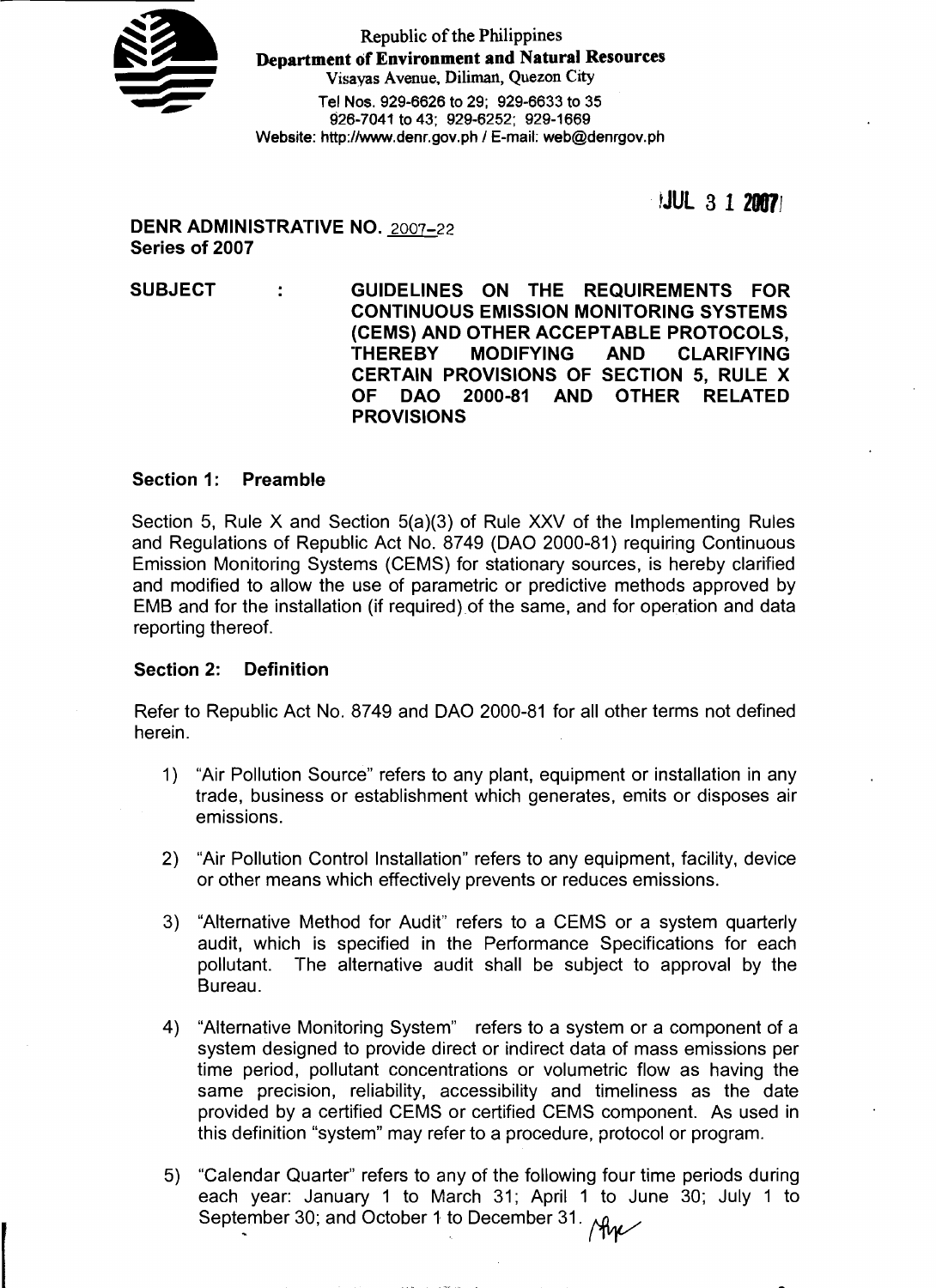- 6) "Capacity Factor" refers to either the ratio of the unit's actual output times the actual annual hours of operation to the unit's name plate capacity times 8,760 hours; or the ratio of a unit's annual heat input times the actual annual hours of operation to the unit's maximum design heat input times 8,760 hours.
- 7) "Continuous Emissions Monitoring System" (CEMS) refers to the equipment stipulated in the DAO 2000-81 used to sample, analyze, measure, and provide, by any means of readings recorded at least once every 15 minutes (using an automated data acquisition and handling system), a permanent record of relevant regulated pollutant emissions or stack gas volumetric flow rate.
- 8) "MSMEs" refer to Micro, Small, Medium Enterprises as defined by the Philippine law.
- 9) "Parametric Emission Monitoring System" refers to a mathematical model that predicts the gas concentration in a stack based on a set of operating data such as but not limited to fuel flow rate, temperature, stack excess oxygen, pressure, heat input, fuel analysis and others without requiring the CEMS specified under USEPA 40 CFR Part 60 Appendix B or equivalent.
- 10) "Predictive Emission Monitoring System" refers to a system that determines the gas concentration or mass emission rate based on process data and generates an output proportional to the gas concentration or emission rate without requiring the CEMS specified under USEPA 40 CFR Part 60 Appendix B or equivalent.
- 11) "Continuous Opacity Morritoring System" (COMS) refers to the equipment used to sample, measure, analyze, and provide, with readings taken at least once every 5 minutes, a permanent record of opacity or transmittance. The following components are included in the continuous opacity monitoring system: opacity monitor and an automated data acquisition and handling system.
- 12) "Discharger" refers to owner or person having charge, management or control of a facility to which this Order applies.
- 13) "Emissions" refers to air pollutants exhausted from a unit or source into the atmosphere, as measured, recorded, and reported to the Department by the designated representative and as determined by the Department through the Bureau, in accordance with the submission of self monitoring reports.
- 14) "Peaking Unit" refers to:

.

- 1. a unit that has an average capacity factor of not more than 10 percent during the previous three calendar years and a capacity factor of not more than 20 percent in each of those calendar years;
- 2. for purposes of this Order, a unit may initially qualify as a peaking unit provided it must meet the criteria in paragraph (1) of this definition each year in order to continue to qualify as a peaking unit. If such unit fails to meet such criteria for a given year, the unit no longer qualifies as a peaking unit starting January 1 after the year for which the criteria were not met. If a unit failing to meet the *year*<br>for which the criteria were not met. If a unit failing to meet the *year*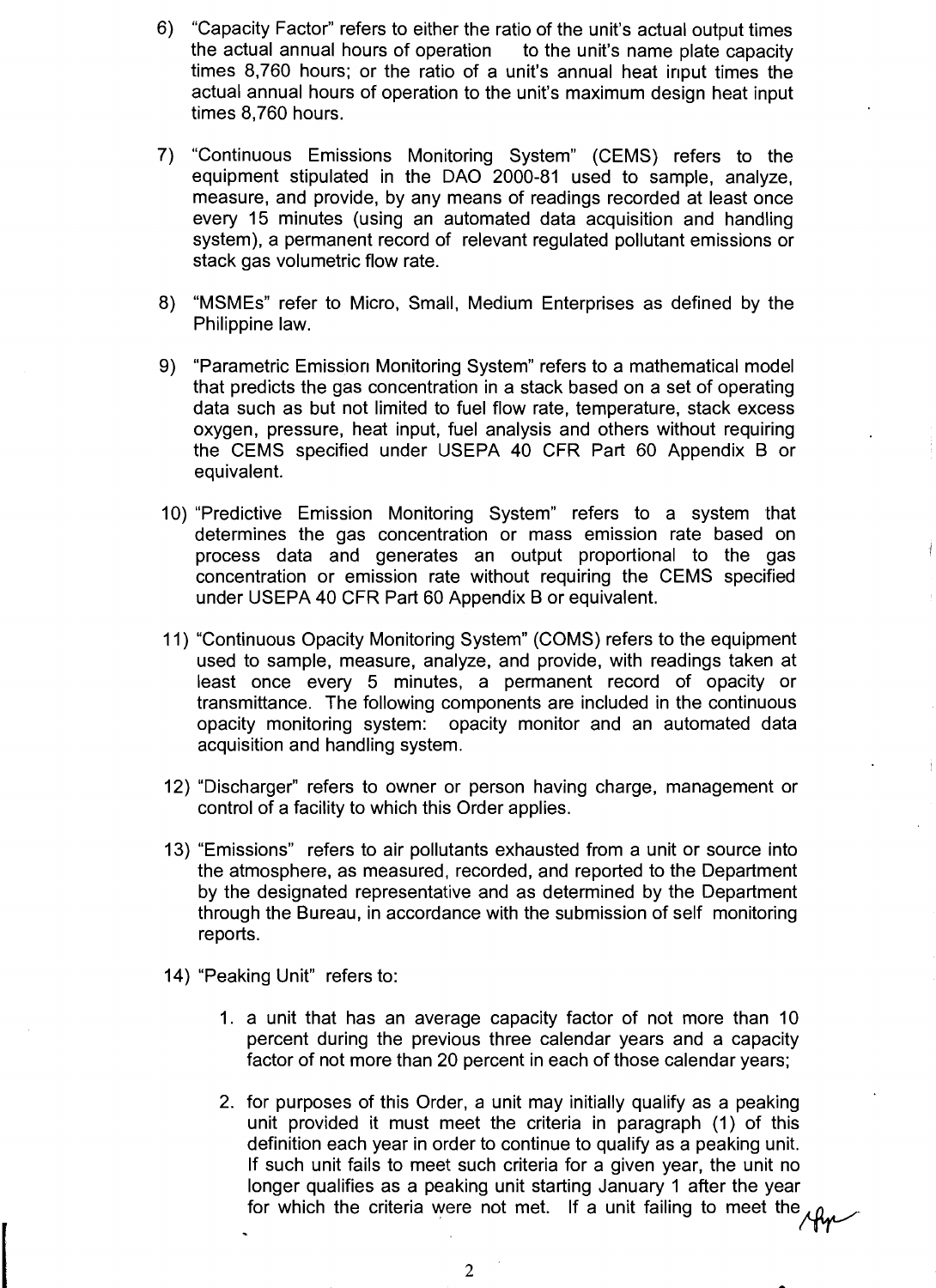criteria in paragraph 1 of this definition initially qualified as a peaking unit under this definition, the unit may qualify as a peaking unit for a subsequent year only if the designated representative submits the data required to demonstrate to the satisfaction of the Department that the paragraph (1) of this definition are met, or will in the future be met, through one of the following submissions:

- a) projected production output; or
- b) projected energy requirement in case of fossil fuel-fired power plants.
- 15) "Relative Accuracy Test Audit" (RATA) refers to an annual audit conducted to determine CEMS compliance to Section 6 (h) of this Order.
- 16) "Time-sharing" refers to a single set of analyzers cycling between measuring emissions from multiple stacks and connected to a single data acquisition system.

## **Section 3. Coverage**

# **A. CEMS and COMS**

1). Pursuant to Section 5 (a) (3) of Rule XXV of DAO 2000-81, the existing major industries with individual sources having the potential to emit at least 750 tons/year any of the regulated pollutants listed Section 4 of Rule IX of DAO 2000-81 measured after a pollution control installation are required to install continuous emissions monitoring system (CEMS) and continuous opacity monitoring system (COMS).

Sources exceeding 750 tons/year of particulate matter must install a COMS for opacity. The opacity measurements shall not exceed the applicable standard of 20% as measured by COMS averaged over a rolling six-minute period subject to the exceptions stated in Section 2 (b) of Rule XXV of DAO 2000-81.

- 2) New and modified sources, with a potential to emit at least 750 tons per year for each applicable pollutant listed in Section 4, Rule IX of DAO 2000-81 must install a CEMS for that parameter.
- 3) Industries engaged in emission trading or averaging are required to install CEMS for that parameter.

# **B. Predictive or Parametric Emissions Monitoring System (PEMS)**

1) All sources with potential to emit more than 100 tons/year but less than 750 tons after the air pollution control installation may utilize a PEMS. Provided that sources with existing CEMS/COMS have the option to continue CEMSICOMS operation or shift to PEMS subject to the approval of the Bureau.

### **Section 4. Exemptions**

The following air emission sources/facilities are exempted from Section 3 (A) and (B):

1. Standby, emergency, seasonal, and intermittently operating facilities that operate less than 500 hours per year. Provided that you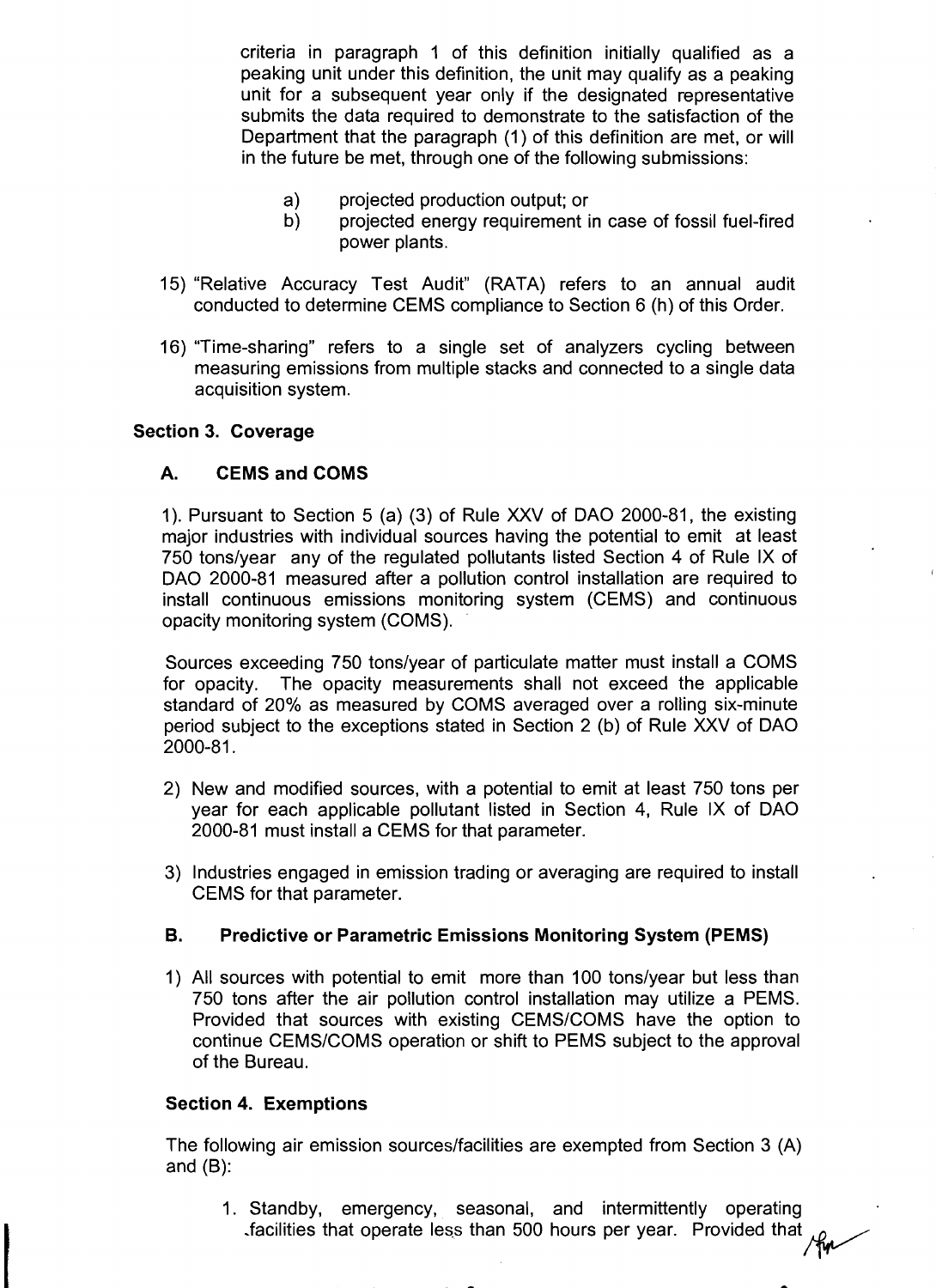these sources may be subject to third party monitoring or other means as approved by EMB. Considerations shall be afforded to MSMEs.

- 2. MSME facilities or support facilities that are dedicated to the operation of such MSMEs such as but not limited to own-power generating plant.
- 3. Refinery flares, as well as flares for volatile organic compounds, unless a specific provision requires CEMS or an alternate System for volatile organic compounds is required by EMB-Central Office and/or its Regional Offices, under certain circumstances that warrants its installation and operation.

### **Section 5: Criteria or Specifications When CEMSICOMS is Required**

The requirements and criteria or specifications for CEMS when required and for each applicable pollutant emitted by a given source shall apply, but not limited to the following:

| <b>Pollutant</b>                         | <b>Criteria or Specifications</b> |
|------------------------------------------|-----------------------------------|
| Opacity                                  | USEPA 40 CFR Part 60 Appendix B.  |
|                                          | Performance Specification 1       |
| <b>Sulfur Oxides and Nitrogen Oxides</b> | USEPA 40 CFR Part 60 Appendix B.  |
|                                          | Performance Specification 2       |
| Carbon Dioxide and Oxygen                | USEPA 40 CFR Part 60 Appendix B,  |
|                                          | Performance Specification 3       |
| <b>Carbon Monoxide</b>                   | USEPA 40 CFR Part 60 Appendix B,  |
|                                          | Performance Specification 4 or 4A |
| Hydrogen Sulfide                         | USEPA 40 CFR Part 60 Appendix B,  |
|                                          | Performance Specification 7       |

Predictive or Parametric emissions monitoring systems can be used, provided that audits and/or calibration of such system shall be carried at least annually. The audit procedures for the PEMS are subject to approval of the Bureau.

#### **Section 6. Installation of CEMS When Required**

For purpose of this Order, the following requirements shall apply:

- 1) Installation and operation of CEMS/COMS for each applicable pollutant shall meet the criteria or specifications provided Section 5 hereof. Any deviation shall be subject to approval by the Bureau. Prior to installation of CEMSICOMS, the following shall be submitted to the Bureau:
	- a) Site location of the sampling port;
	- b) Technical description of the monitoring instrument (design specifications, sampling probe, conditioning system, softwares, flow rate measurement etc.);
	- c) Description of the data acquisition systems (DAS). It may be as flexible as needed depending on the availability and capability of the owner or operator. Capable of interfacing with any DENR communication system; . w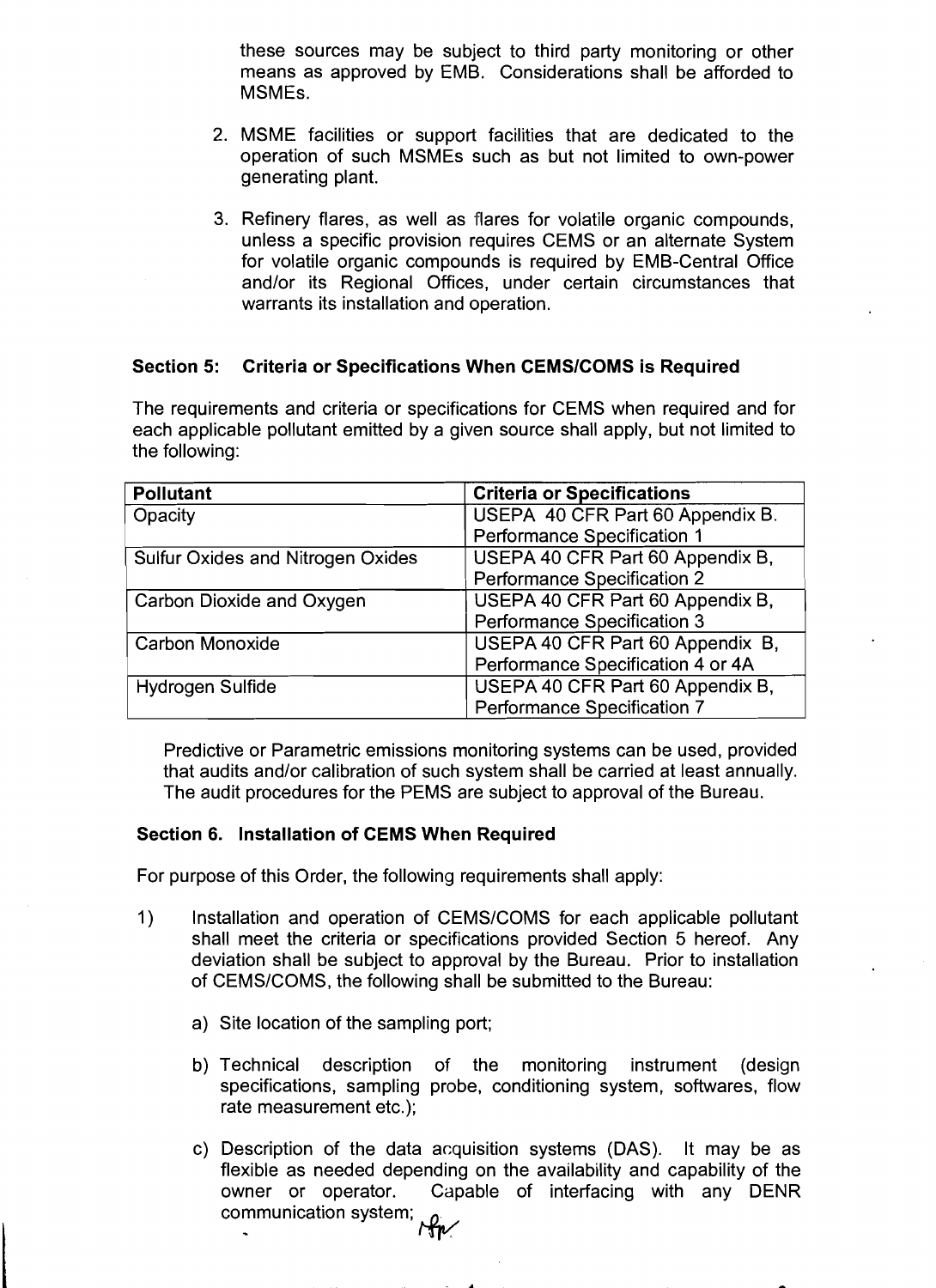- d) Information and drawings with regard to monitor specifications;
- e) Brochures and operations manual;
- f) A schedule of testing for certification of the system; and
- g) Quality assurance and quality control plan (as described in 40 CFR Part 60 Appendix F).
- 2) All owners or operators of existing systems already in place prior to the promulgation of DAO 2000-81 and the issuance of this Order, shall configure these systems that do not meet the criteria in Section 5 hereof within 2 years from the approved of this DAO subject to agreement by the Bureau and the operator (or discharger) to conform and meet such criteria or specifications.
- 3) Where several units whose emissions are discharged to the atmosphere through a single stack, a single CEMS or an acceptable equivalent system may be installed on that stack provided that by the use of relevant operating parameters, the unit specific emissions can be apportioned respectively.
- 4) When CEMS is required, time-sharing may be adopted subject to the approval of the Bureau.
- 5) When CEMS is required, quality assurance and quality control procedures shall comply with 40 CFR Part 60 Appendix F (Quality Assurance Procedures). Each CEMS shall be audited and conducted in accordance to 40 CFR Part 60 Appendix F.
- 6) Relative Accuracy Test Audit (RATA) must be performed annually by industries in the presence of EMB personnel. A thirty (30) day notice should be presented to EMB prior to the conduct of audit.
- 7) Calibration gases shall be subject to audit or relative accuracy audit test every quarter. Other alternative quarterly audits may be used as approved by EMB.
- 8) The discharger shall notify the Bureau if any changes are made to any part of the CEM system, including its Quality Assurance and Quality Control Plan.
- 9) The Director and the Regional Director shall be notified of any CEMS malfunction that lasts longer than seven (7) consecutive days.

# **Section 7. File of Records**

Owners or operators subject to the provisions of DAO 2000-81 shall maintain for a period of at least five (5) years a record in permanent form suitable for EMB inspection. The record shall be made available upon EMB request and shall include the following:

1. occurrence and duration of any start-up, shut-down or malfunction in the occurrence and database of control facility; and you